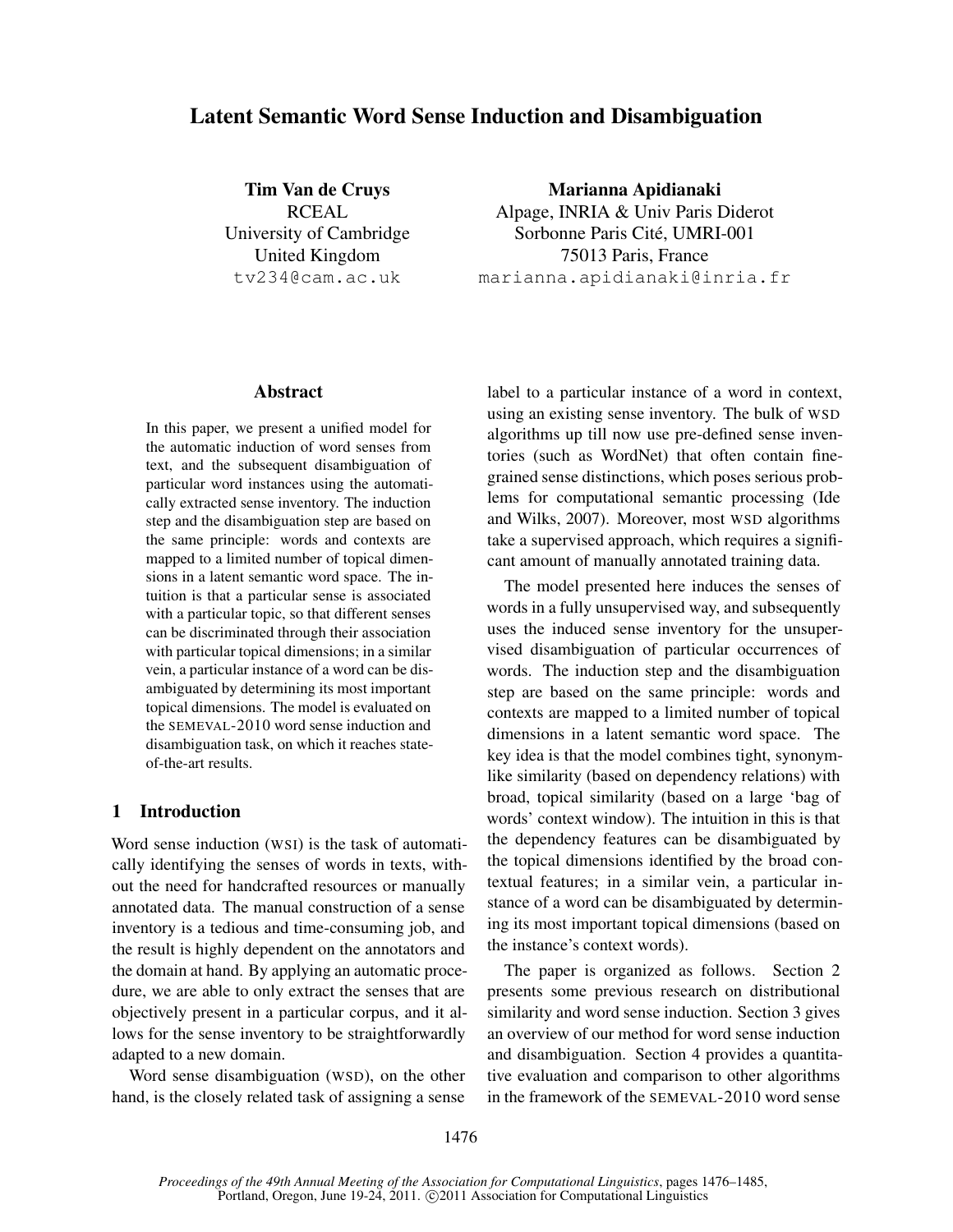induction and disambiguation (WSI/WSD) task. The last section draws conclusions, and lays out a number of future research directions.

# 2 Previous Work

### 2.1 Distributional similarity

According to the distributional hypothesis of meaning (Harris, 1954), words that occur in similar contexts tend to be semantically similar. In the spirit of this by now well-known adage, numerous algorithms have sprouted up that try to capture the semantics of words by looking at their distribution in texts, and comparing those distributions in a vector space model.

One of the best known models in this respect is latent semantic analysis — LSA (Landauer and Dumais, 1997; Landauer et al., 1998). In LSA, a termdocument matrix is created, that contains the frequency of each word in a particular document. This matrix is then decomposed into three other matrices with a mathematical factorization technique called singular value decomposition (SVD). The most important dimensions that come out of the SVD are said to represent latent semantic dimensions, according to which nouns and documents can be represented more efficiently. Our model also applies a factorization technique (albeit a different one) in order to find a reduced semantic space.

Context is a determining factor in the nature of the semantic similarity that is induced. A broad context window (e.g. a paragraph or document) yields broad, topical similarity, whereas a small context yields tight, synonym-like similarity. This has lead a number of researchers to use the dependency relations that a particular word takes part in as contextual features. One of the most important approaches is Lin (1998). An overview of dependency-based semantic space models is given in Padó and Lapata (2007).

### 2.2 Word sense induction

The following paragraphs provide a succinct overview of word sense induction research. A thorough survey on word sense disambiguation (including unsupervised induction algorithms) is presented in Navigli (2009).

Algorithms for word sense induction can roughly

be divided into *local* and *global* ones. Local WSI algorithms extract the different senses of a word on a per-word basis, i.e. the different senses for each word are determined separately. They can be further subdivided into *context-clustering* algorithms and *graph-based* algorithms. In the context-clustering approach, context vectors are created for the different instances of a particular word, and those contexts are grouped into a number of clusters, representing the different senses of the word. The context vectors may be represented as first or secondorder co-occurrences (i.e. the contexts of the target word are similar if the words they in turn co-occur with are similar). The first one to propose this idea of context-group discrimination was Schütze (1998), and many researchers followed a similar approach to sense induction (Purandare and Pedersen, 2004). In the graph-based approach, on the other hand, a co-occurrence graph is created, in which nodes represent words, and edges connect words that appear in the same context (dependency relation or context window). The senses of a word may then be discovered using graph clustering techniques (Widdows and Dorow, 2002), or algorithms such as HyperLex (Véronis, 2004) or Pagerank (Agirre et al., 2006). Finally, Bordag (2006) recently proposed an approach that uses word triplets to perform word sense induction. The underlying idea is the 'one sense per collocation' assumption, and co-occurrence triplets are clustered based on the words they have in common.

Global algorithms take an approach in which the different senses of a particular word are determined by comparing them to, and demarcating them from, the senses of other words in a full-blown word space model. The best known global approach is the one by Pantel and Lin (2002). They present a global clustering algorithm – coined clustering by committee (CBC) – that automatically discovers word senses from text. The key idea is to first discover a set of tight, unambiguous clusters, to which possibly ambiguous words can be assigned. Once a word has been assigned to a cluster, the features associated with that particular cluster are stripped off the word's vector. This way, less frequent senses of the word may be discovered.

Van de Cruys (2008) proposes a model for sense induction based on latent semantic dimensions. Using an extension of non-negative matrix factoriza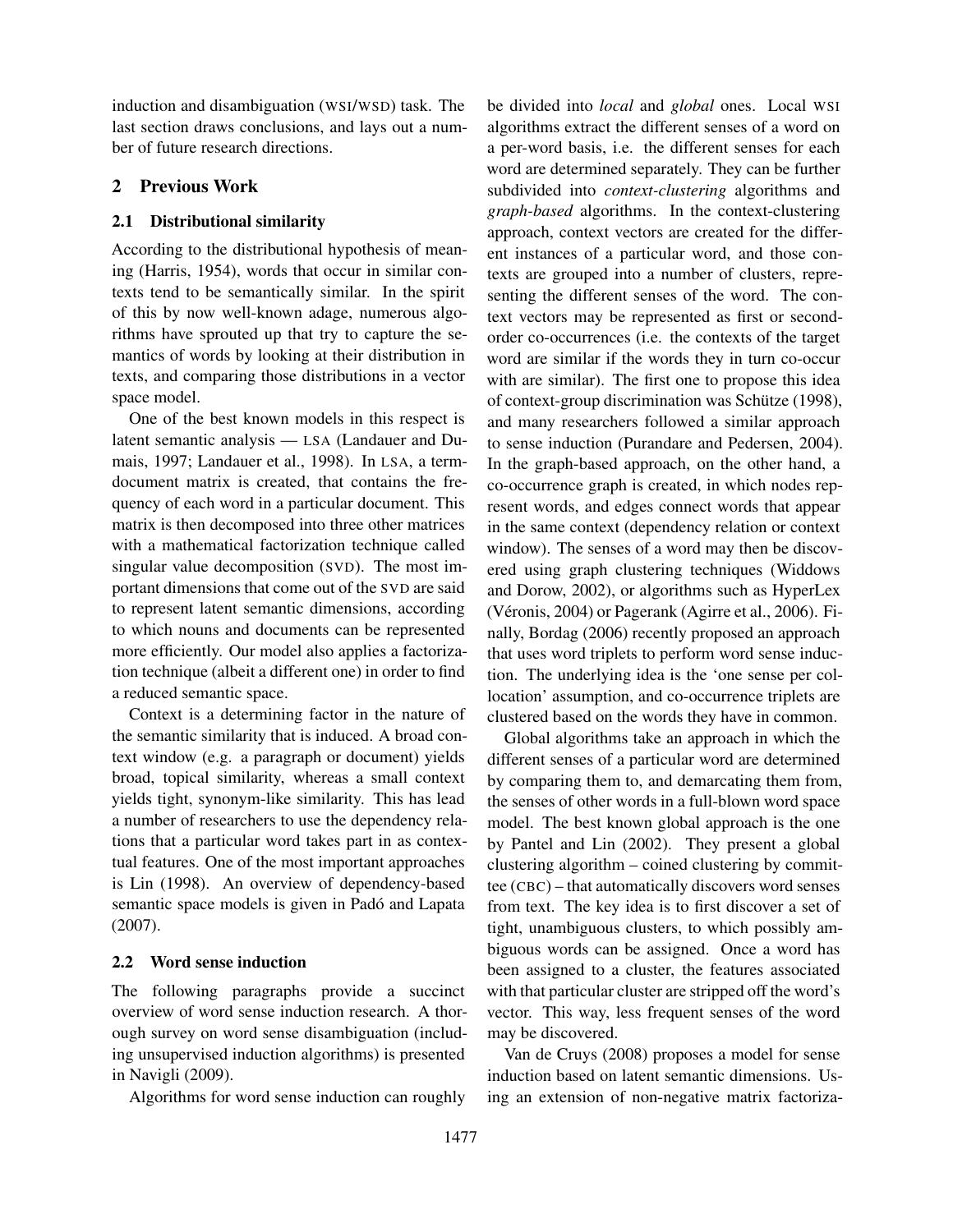tion, the model induces a latent semantic space according to which both dependency features and broad contextual features are classified. Using the latent space, the model is able to discriminate between different word senses. The model presented below is an extension of this approach: whereas the model described in Van de Cruys (2008) is only able to perform word sense induction, our model is capable of performing both word sense induction and disambiguation.

### 3 Methodology

#### 3.1 Non-negative Matrix Factorization

Our model uses non-negative matrix factorization – NMF (Lee and Seung, 2000) in order to find latent dimensions. There are a number of reasons to prefer NMF over the better known singular value decomposition used in LSA. First of all, NMF allows us to minimize the Kullback-Leibler divergence as an objective function, whereas SVD minimizes the Euclidean distance. The Kullback-Leibler divergence is better suited for language phenomena. Minimizing the Euclidean distance requires normally distributed data, and language phenomena are typically not normally distributed. Secondly, the non-negative nature of the factorization ensures that only additive and no subtractive relations are allowed. This proves particularly useful for the extraction of semantic dimensions, so that the NMF model is able to extract much more clear-cut dimensions than an SVD model. And thirdly, the non-negative property allows the resulting model to be interpreted probabilistically, which is not straightforward with an SVD factorization.

The key idea is that a non-negative matrix  $A$  is factorized into two other non-negative matrices, W and H

$$
\mathbf{A}_{i \times j} \approx \mathbf{W}_{i \times k} \mathbf{H}_{k \times j} \tag{1}
$$

where  $k$  is much smaller than  $i, j$  so that both instances and features are expressed in terms of a few components. Non-negative matrix factorization enforces the constraint that all three matrices must be non-negative, so all elements must be greater than or equal to zero.

Using the minimization of the Kullback-Leibler divergence as an objective function, we want to

find the matrices  $W$  and  $H$  for which the Kullback-Leibler divergence between A and WH (the multiplication of  $W$  and  $H$ ) is the smallest. This factorization is carried out through the iterative application of update rules. Matrices W and H are randomly initialized, and the rules in 2 and 3 are iteratively applied – alternating between them. In each iteration, each vector is adequately normalized, so that all dimension values sum to 1.

$$
\mathbf{H}_{a\mu} \leftarrow \mathbf{H}_{a\mu} \frac{\sum_{i} \mathbf{W}_{ia} \frac{\mathbf{A}_{i\mu}}{(\mathbf{WH})_{i\mu}}}{\sum_{k} \mathbf{W}_{ka}}
$$
(2)

$$
\mathbf{W}_{ia} \leftarrow \mathbf{W}_{ia} \frac{\sum_{\mu} \mathbf{H}_{a\mu} \frac{\mathbf{A}_{i\mu}}{(\mathbf{WH})_{i\mu}}}{\sum_{v} \mathbf{H}_{av}}
$$
(3)

#### 3.2 Word sense induction

Using an extension of non-negative matrix factorization, we are able to jointly induce latent factors for three different modes: words, their window-based ('bag of words') context words, and their dependency relations. Three matrices are constructed that capture the pairwise co-occurrence frequencies for the different modes. The first matrix contains cooccurrence frequencies of words cross-classified by dependency relations, the second matrix contains co-occurrence frequencies of words cross-classified by words that appear in the noun's context window, and the third matrix contains co-occurrence frequencies of dependency relations cross-classified by cooccurring context words. NMF is then applied to the three matrices and the separate factorizations are interleaved (i.e. the results of the former factorization are used to initialize the factorization of the next matrix). A graphical representation of the interleaved factorization algorithm is given in figure 1.

The procedure of the algorithm goes as follows. First, matrices  $W$ ,  $H$ ,  $G$ , and  $F$  are randomly initialized. We then start our first iteration, and compute the update of matrix  $W$  (using equation 3). Matrix  $W$  is then copied to matrix  $V$ , and the update of matrix G is computed (using equation 2). The transpose of matrix G is again copied to matrix U, and the update of  $\bf{F}$  is computed (again using equation 2). As a last step, matrix  $\bf{F}$  is copied to matrix  $\bf{H}$ , and we restart the iteration loop until a stopping criterion (e.g. a maximum number of iterations, or no more significant change in objective function; we used the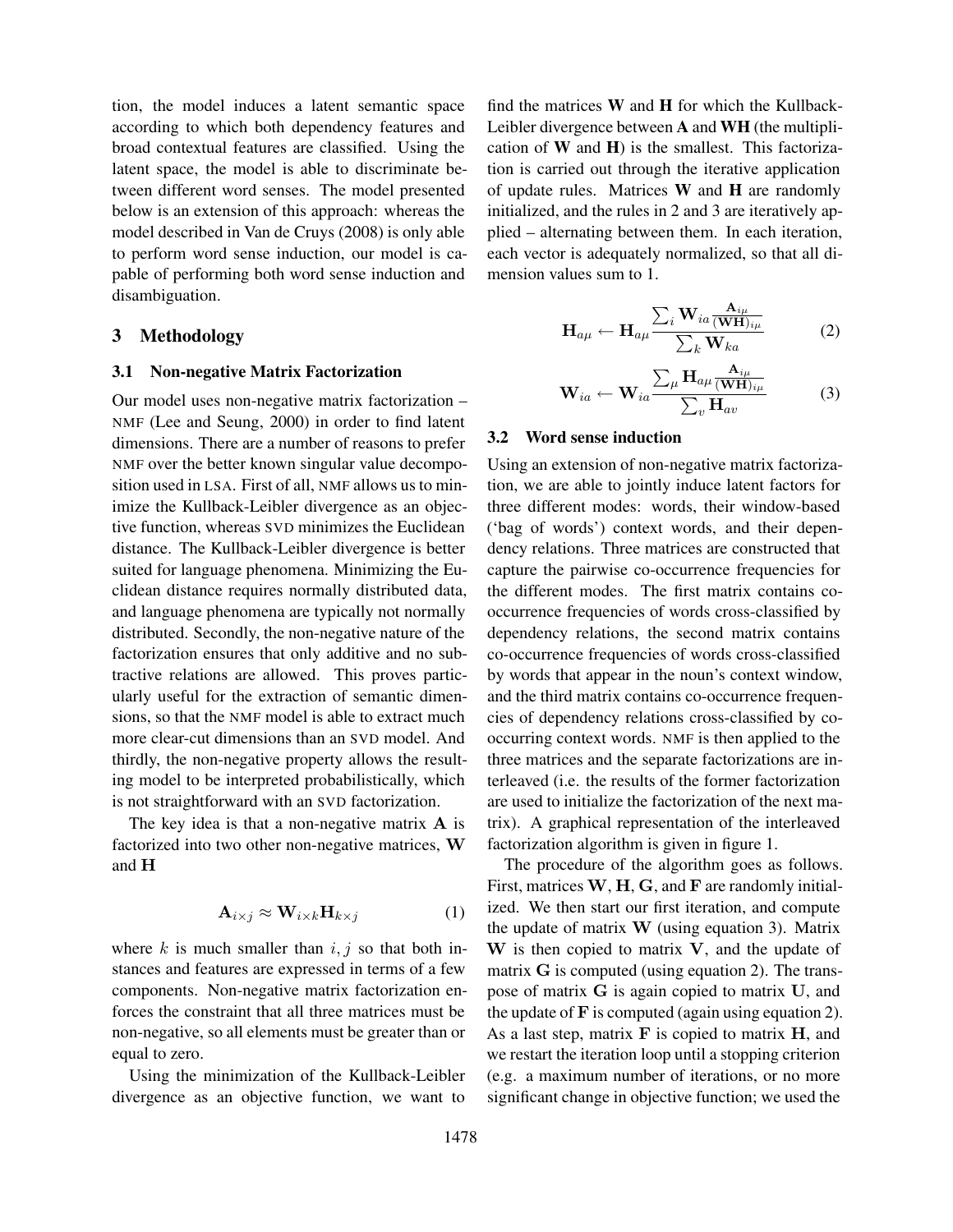

Figure 1: A graphical representation of the interleaved NMF algorithm

former one) is reached.<sup>1</sup> When the factorization is finished, the three different modes (words, windowbased context words and dependency relations) are all represented according to a limited number of latent factors.

Next, the factorization that is thus created is used for word sense induction. The intuition is that a particular, dominant dimension of an ambiguous word is 'switched off', in order to reveal other possible senses of the word. Formally, we proceed as follows. Matrix H indicates the importance of each dependency relation given a topical dimension. With this knowledge, the dependency relations that are responsible for a certain dimension can be subtracted from the original noun vector. This is done by scaling down each feature of the original vector according to the load of the feature on the subtracted dimension, using equation 4.

$$
\mathbf{t} = \mathbf{v}(\mathbf{u}_1 - \mathbf{h}_k) \tag{4}
$$

Equation 4 multiplies each dependency feature of the original noun vector v with a scaling factor, according to the load of the feature on the subtracted dimension ( $h_k$  – the vector of matrix H that corresponds to the dimension we want to subtract).  $\mathbf{u}_1$  is a vector of ones with the same length as  $h_k$ . The result is vector t, in which the dependency features relevant to the particular topical dimension have been scaled down.

In order to determine which dimension(s) are responsible for a particular sense of the word, the method is embedded in a clustering approach. First, a specific word is assigned to its predominant sense (i.e. the most similar cluster). Next, the dominant semantic dimension(s) for this cluster are subtracted from the word vector, and the resulting vector is fed to the clustering algorithm again, to see if other word senses emerge. The dominant semantic dimen $sion(s)$  can be identified by folding vector  $c$  – representing the cluster centroid – into the factorization (equation 5). This yields a probability vector b over latent factors for the particular centroid.

$$
\mathbf{b} = \mathbf{c} \mathbf{H}^T \tag{5}
$$

A simple k-means algorithm is used to compute the initial clustering, using the non-factorized dependency-based feature vectors (matrix A). kmeans yields a hard clustering, in which each noun is assigned to exactly one (dominant) cluster. In the second step, we determine for each noun whether it can be assigned to other, less dominant clusters. First, the salient dimension(s) of the centroid to which the noun is assigned are determined. The centroid of the cluster is computed by averaging the frequencies of all cluster elements except for the target word we want to reassign. After subtracting the salient dimensions from the noun vector, we check whether the vector is reassigned to another cluster centroid. If this is the case, (another instance of) the noun is assigned to the cluster, and the second step is repeated. If there is no reassignment, we continue with the next word. The target element is removed from the centroid to make sure that only the dimensions associated with the sense of the cluster are subtracted. When the algorithm is finished, each noun is assigned to a number of clusters, representing its different senses.

We use two different methods for selecting the final number of candidate senses. The first method,  $NMF_{con}$ , takes a conservative approach, and only selects candidate senses if – after the subtraction of salient dimensions – another sense is found that is more similar<sup>2</sup> to the adapted noun vector than the

<sup>&</sup>lt;sup>1</sup>Note that this is not the only possibly way of interleaving the different factorizations, but in our experiments we found that different constellations lead to similar results.

<sup>2</sup>We use the cosine measure for our similarity calculations.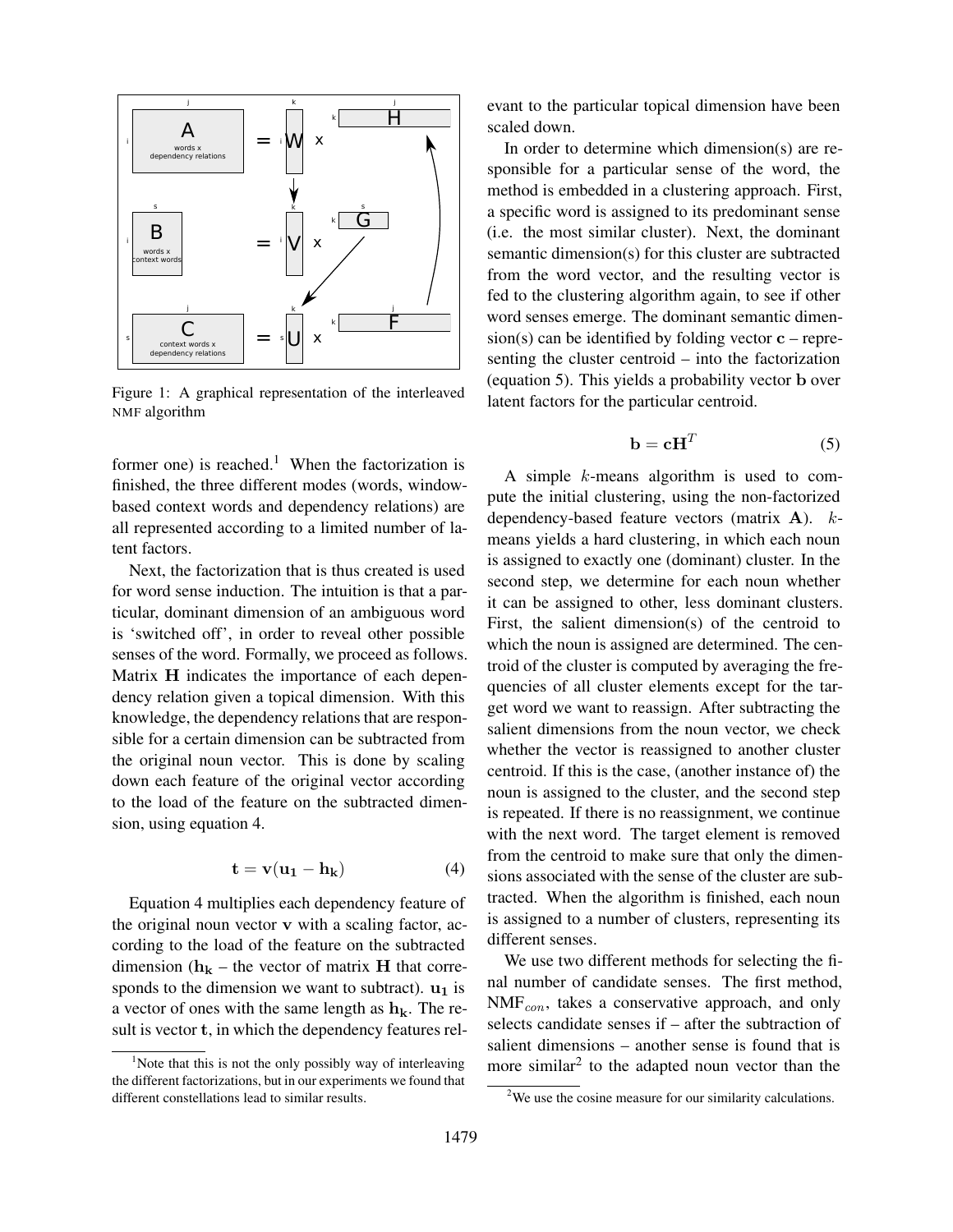dominant sense. The second method,  $NMF_{lib}$ , is more liberal, and also selects the next best cluster centroid as candidate sense until a certain similarity threshold  $\phi$  is reached.<sup>3</sup>

# 3.3 Word sense disambiguation

The sense inventory that results from the induction step can now be used for the disambiguation of individual instances as follows. For each instance of the target noun, we extract its context words, i.e. the words that co-occur in the same paragraph, and represent them as a probability vector f. Using matrix G from our factorization model (which represents context words by semantic dimensions), this vector can be folded into the semantic space, thus representing a probability vector over latent factors for the particular instance of the target noun (equation 6).

$$
\mathbf{d} = \mathbf{f} \mathbf{G}^T \tag{6}
$$

Likewise, the candidate senses of the noun (represented as centroids) can be folded into our semantic space using matrix  $H$  (equation 5). This yields a probability distribution over the semantic dimensions for each centroid. As a last step, we compute the Kullback-Leibler divergence between the context vector and the candidate centroids, and select the candidate centroid that yields the lowest divergence as the correct sense. The disambiguation process is represented graphically in figure 2.

# 3.4 Example

Let us clarify the process with an example for the noun *chip*. The sense induction algorithm finds the following candidate senses:<sup>4</sup>

- 1. *cache*, *CPU*, *memory*, *microprocessor*, *processor*, *RAM*, *register*
- 2. *bread*, *cake*, *chocolate*, *cookie*, *recipe*, *sandwich*
- 3. *accessory*, *equipment*, *goods*, *item*, *machinery*, *material*, *product*, *supplies*



Figure 2: Graphical representation of the disambiguation process

Each candidate sense is associated with a centroid (the average frequency vector of the cluster's members), that is folded into the semantic space, which yields a 'semantic fingerprint', i.e. a distribution over the semantic dimensions. For the first sense, the 'computer' dimension will be the most important. Likewise, for the second and the third sense the 'food' dimension and the 'manufacturing' dimension will be the most important.<sup>5</sup>

Let us now take a particular instance of the noun *chip*, such as the one in (1).

(1) An N.V. Philips unit has created a computer system that processes video images 3,000 times faster than conventional systems. Using reduced instruction - set computing, or RISC, chips made by Intergraph of Huntsville, Ala., the system splits the image it 'sees' into 20 digital representations, each processed by one *chip*.

Looking at the context of the particular instance of *chip*, a context vector is created which represents the semantic content words that appear in the same paragraph (the extracted content words are printed in boldface). This context vector is again folded into the semantic space, yielding a distribution over the semantic dimensions. By selecting the lowest

<sup>&</sup>lt;sup>3</sup>Experimentally (examining the cluster output), we set  $\phi =$ 0.2

<sup>4</sup>Note that we do not use the word *sense* to hint at a lexicographic meaning distinction; rather, *sense* in this case should be regarded as a more coarse-grained and topic-related entity.

<sup>&</sup>lt;sup>5</sup>In the majority of cases, the induced dimensions indeed contain such clear-cut semantics, so that the dimensions can be rightfully labeled as above.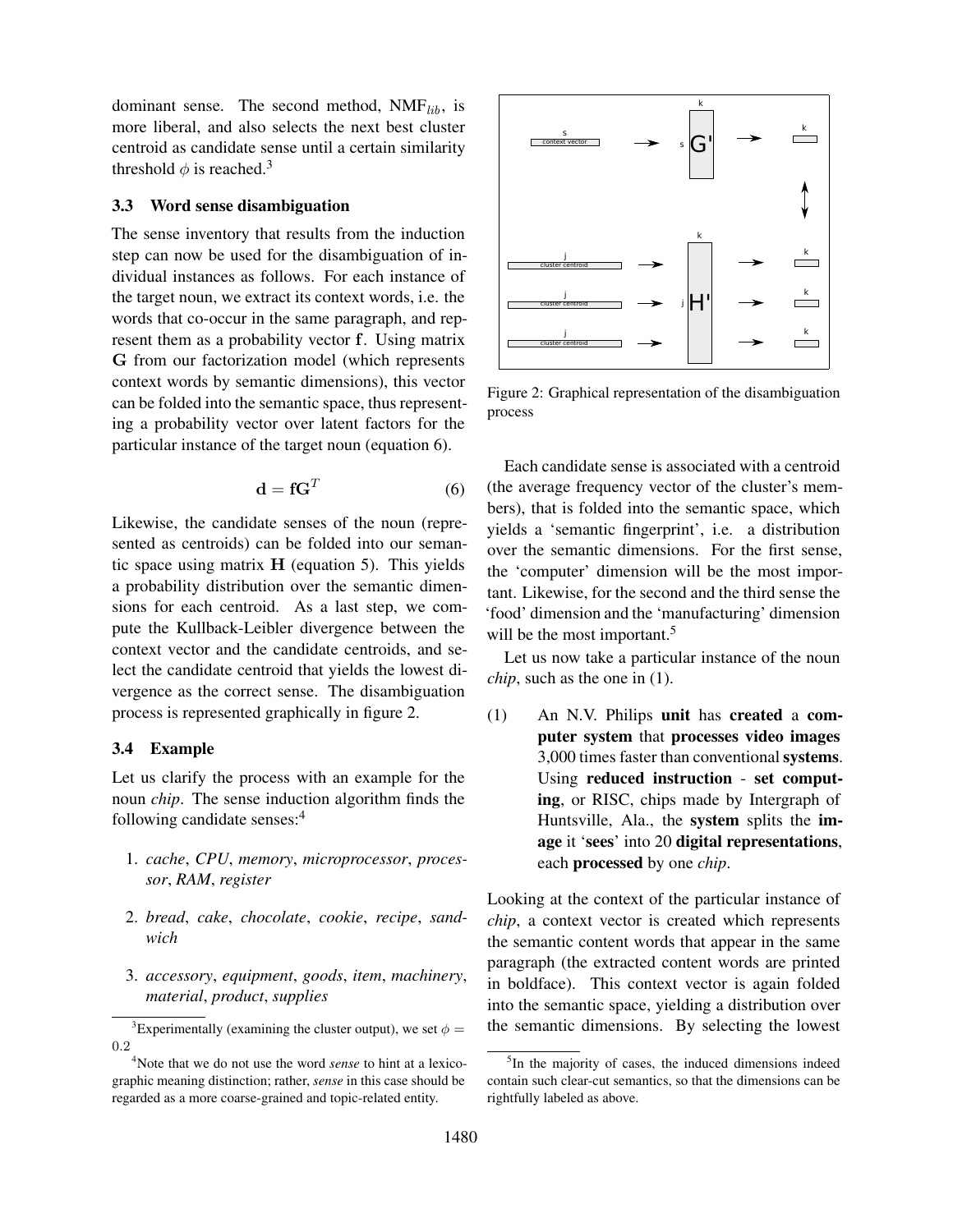Kullback-Leibler divergence between the semantic probability distribution of the target instance and the semantic probability distributions of the candidate senses, the algorithm is able to assign the 'computer' sense of the target noun *chip*.

# 4 Evaluation

### 4.1 Dataset

Our word sense induction and disambiguation model is trained and tested on the dataset of the SEMEVAL-2010 WSI/WSD task (Manandhar et al., 2010). The SEMEVAL-2010 WSI/WSD task is based on a dataset of 100 target words, 50 nouns and 50 verbs. For each target word, a training set is provided from which the senses of the word have to be induced without using any other resources. The training set for a target word consists of a set of target word instances in context (sentences or paragraphs). The complete training set contains 879,807 instances, viz. 716,945 noun and 162,862 verb instances.

The senses induced during training are used for disambiguation in the testing phase. In this phase, the system is provided with a test set that consists of unseen instances of the target words. The test set contains 8,915 instances in total, of which 5,285 nouns and 3,630 verbs. The instances in the test set are tagged with OntoNotes senses (Hovy et al., 2006). The system needs to disambiguate these instances using the senses acquired during training.

#### 4.2 Implementational details

The SEMEVAL training set has been part of speech tagged and lemmatized with the Stanford Part-Of-Speech Tagger (Toutanova and Manning, 2000; Toutanova et al., 2003) and parsed with Malt-Parser (Nivre et al., 2006), trained on sections 2- 21 of the Wall Street Journal section of the Penn Treebank extended with about 4000 questions from the QuestionBank<sup>6</sup> in order to extract dependency triples. The SEMEVAL test set has only been tagged and lemmatized, as our disambiguation model does not use dependency triples as features (contrary to the induction model).

We constructed two different models – one for nouns and one for verbs. For each model, the matrices needed for our interleaved NMF factorization are extracted from the corpus. The noun model was built using 5K nouns, 80K dependency relations, and 2K context words (excluding stop words) with highest frequency in the training set, which yields matrices of 5K nouns  $\times$  80K dependency relations, 5K nouns  $\times$  2K context words, and 80K dependency relations  $\times$  2K context words. The model for verbs was constructed analogously, using 3K verbs, and the same number of dependency relations and context words. For our initial k-means clustering, we set  $k = 600$ for nouns, and  $k = 400$  for verbs. For the underlying interleaved NMF model, we used 50 iterations, and factored the model to 50 dimensions.

### 4.3 Evaluation measures

The results of the systems participating in the SEMEVAL-2010 WSI/WSD task are evaluated both in a supervised and in an unsupervised manner.

The supervised evaluation in the SEMEVAL-2010 WSI/WSD task follows the scheme of the SEMEVAL-2007 WSI task (Agirre and Soroa, 2007), with some modifications. One part of the test set is used as a mapping corpus, which maps the automatically induced clusters to gold standard senses; the other part acts as an evaluation corpus. The mapping between clusters and gold standard senses is used to tag the evaluation corpus with gold standard tags. The systems are then evaluated as in a standard WSD task, using recall.

In the unsupervised evaluation, the induced senses are evaluated as clusters of instances which are compared to the sets of instances tagged with the gold standard senses (corresponding to classes). Two partitions are thus created over the test set of a target word: a set of automatically generated clusters and a set of gold standard classes. A number of these instances will be members of both one gold standard class and one cluster. Consequently, the quality of the proposed clustering solution is evaluated by comparing the two groupings and measuring their similarity.

Two evaluation metrics are used during the unsupervised evaluation in order to estimate the quality of the clustering solutions, the *V-Measure* (Rosenberg and Hirschberg, 2007) and the *paired F-*

<sup>6</sup>http://maltparser.org/mco/english\_ parser/engmalt.html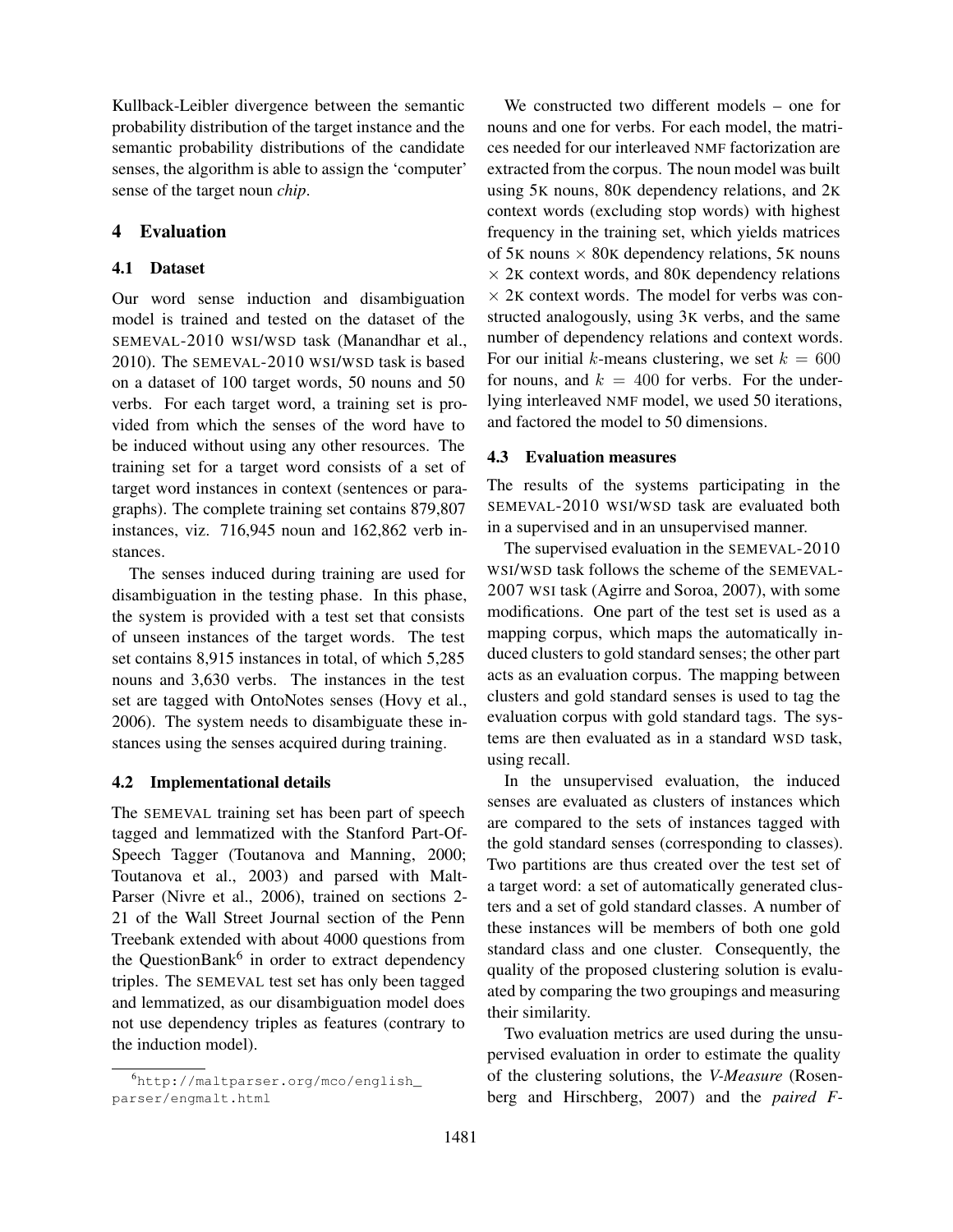*Score* (Artiles et al., 2009). *V-Measure* assesses the quality of a clustering by measuring its *homogeneity* (*h*) and its *completeness* (*c*). Homogeneity refers to the degree that each cluster consists of data points primarily belonging to a single gold standard class, while completeness refers to the degree that each gold standard class consists of data points primarily assigned to a single cluster. V-Measure is the harmonic mean of *h* and *c*.

$$
VM = \frac{2 \cdot h \cdot c}{h + c} \tag{7}
$$

In the *paired F-Score* (Artiles et al., 2009) evaluation, the clustering problem is transformed into a classification problem (Manandhar et al., 2010). A set of instance pairs is generated from the automatically induced clusters, which comprises pairs of the instances found in each cluster. Similarly, a set of instance pairs is created from the gold standard classes, containing pairs of the instances found in each class. *Precision* is then defined as the number of common instance pairs between the two sets to the total number of pairs in the clustering solution (cf. formula 8). *Recall* is defined as the number of common instance pairs between the two sets to the total number of pairs in the gold standard (cf. formula 9). Precision and recall are finally combined to produce the harmonic mean (cf. formula 10).

$$
P = \frac{|F(K) \cap F(S)|}{|F(K)|} \tag{8}
$$

$$
R = \frac{|F(K) \cap F(S)|}{|F(S)|} \tag{9}
$$

$$
FS = \frac{2 \cdot P \cdot R}{P + R} \tag{10}
$$

The obtained results are also compared to two baselines. The most frequent sense (MFS) baseline groups all testing instances of a target word into one cluster. The *Random* baseline randomly assigns an instance to one of the clusters.<sup>7</sup> This baseline is executed five times and the results are averaged.

#### 4.4 Results

#### 4.4.1 Unsupervised evaluation

In table 1, we present the performance of a number of algorithms on the V-measure. We compare our V-measure scores with the scores of the best-ranked systems in the SEMEVAL 2010 WSI/WSD task, both for the complete data set and for nouns and verbs separately. The fourth column shows the average number of clusters induced in the test set by each algorithm. The MFS baseline has a V-Measure equal to 0, since by definition its completeness is 1 and its homogeneity is 0.

 $NMF<sub>con</sub>$  – our model that takes a conservative approach in the induction of candidate senses – does not beat the random baseline.  $NMF_{lib}$  – our model that is more liberal in inducing senses – reaches better results. With 11.8%, it scores similar to other algorithms that induce a similar average number of clusters, such as Duluth-WSI (Pedersen, 2010).

Pedersen (2010) has shown that the V-Measure tends to favour systems producing a higher number of clusters than the number of gold standard senses. This is reflected in the scores of our models as well.

| VM $(\%)$            | all  | noun | verb | #cl   |
|----------------------|------|------|------|-------|
| Hermit               | 16.2 | 16.7 | 15.6 | 10.78 |
| UoY                  | 15.7 | 20.6 | 8.5  | 11.54 |
| KSU KDD              | 15.7 | 18.0 | 12.4 | 17.50 |
| $NMF$ <sub>lib</sub> | 11.8 | 13.5 | 9.4  | 4.80  |
| Duluth-WSI           | 9.0  | 11.4 | 5.7  | 4.15  |
| Random               | 4.4  | 4.2  | 4.6  | 4.00  |
| $NMF_{con}$          | 3.9  | 3.9  | 3.9  | 1.58  |
| <b>MFS</b>           | 0.0  | 0.0  | 0.0  | 1.00  |

Table 1: Unsupervised V-measure evaluation on SE-MEVAL test set

Motivated by the large divergences in the system rankings on the different metrics used in the SEMEVAL-2010 WSI/WSD task, Pedersen evaluated the metrics themselves. His evaluation relied on the assumption that a good measure should assign low scores to random baselines. Pedersen showed that the V-Measure continued to improve as randomness increased. We agree with Pedersen's conclusion that the V-Measure results should be interpreted with caution, but we still report the results in order

<sup>7</sup>The number of clusters in *Random* was chosen to be roughly equal to the average number of senses in the gold standard.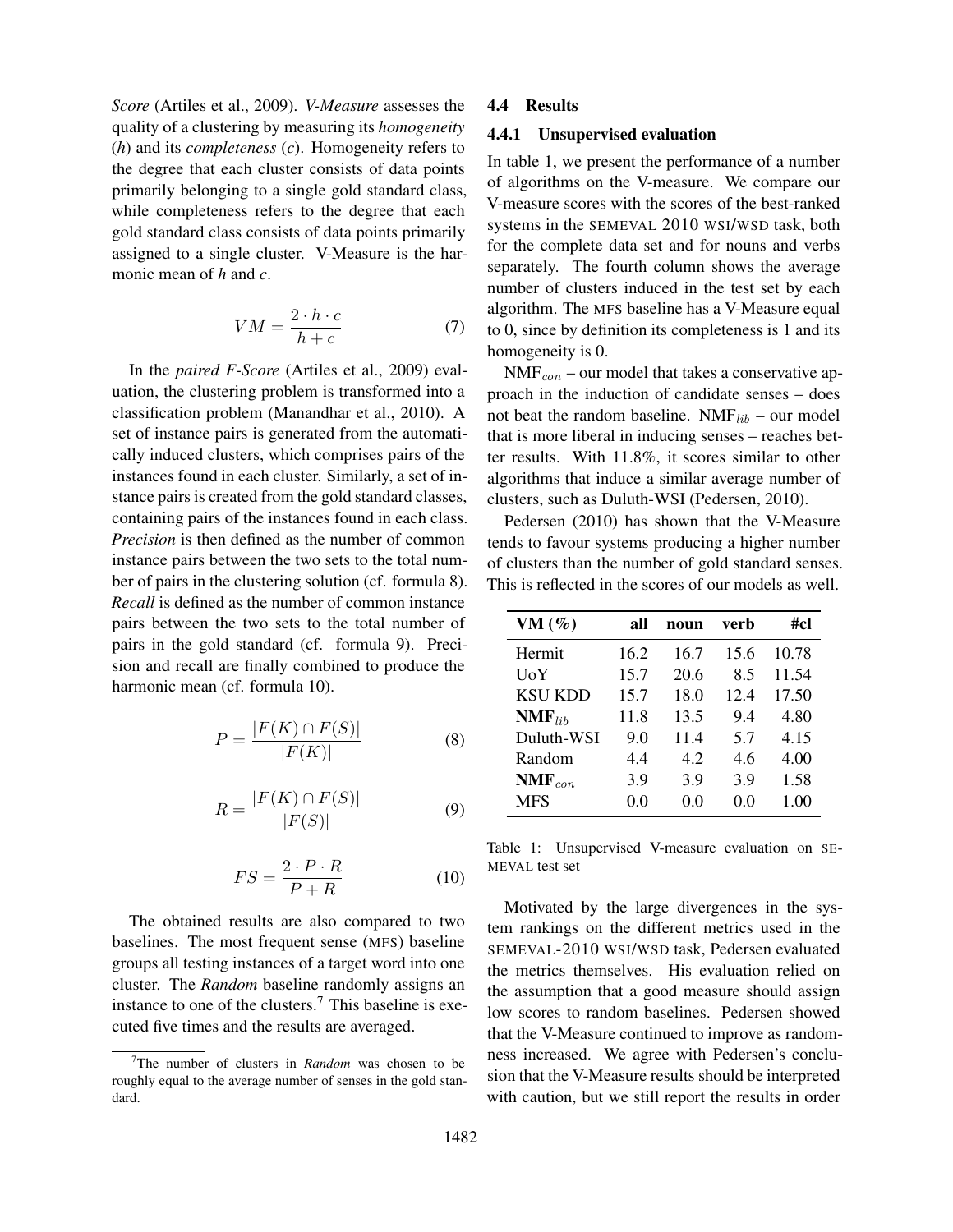to perform a global comparison, on all metrics, of our system's performance to the systems that participated to the SEMEVAL task.

Contrary to V-Measure, paired F-score is a fairly reliable measure and the only one that managed to identify and expose random baselines in the above mentioned metric evaluation. This means that the random systems used for testing were ranked low when a high number of random senses was used.

In table 2, the paired F-Score of a number of algorithms is given. The paired F-Score penalizes systems when they produce a higher number of clusters (low recall) or a lower number of clusters (low precision) than the gold standard number of senses. We again compare our results with the scores of the bestranked systems in the SEMEVAL-2010 WSI/WSD TASK.

| FS(%)                | all  | noun | verb | #cl  |
|----------------------|------|------|------|------|
| <b>MFS</b>           | 63.5 | 57.0 | 72.7 | 1.00 |
| Duluth-WSI-SVD-Gap   | 63.3 | 57.0 | 72.4 | 1.02 |
| $NMF_{con}$          | 60.2 | 54.6 | 68.4 | 1.58 |
| $\mathbf{NMF}_{lib}$ | 45.3 | 42.2 | 49.8 | 5.42 |
| Duluth-WSI           | 41.1 | 37.1 | 46.7 | 4.15 |
| Random               | 31.9 | 30.4 | 34.1 | 4.00 |

Table 2: Unsupervised paired F-score evaluation on SE-MEVAL testset

 $NMF_{con}$  reaches a score of 60.2%, which is again similar to other algorithms that induce the same average number of clusters. NMF $_{lib}$  scores 45.3%, indicating that the algorithm is able to retain a reasonable F-Score while at the same time inducing a significant number of clusters. This especially becomes clear when comparing its score to the other algorithms.

#### 4.4.2 Supervised evaluation

In the supervised evaluation, the automatically induced clusters are mapped to gold standard senses, using the mapping corpus (i.e. one part of the test set). The obtained mapping is used to tag the evaluation corpus (i.e. the other part of the test set) with gold standard tags, which means that the methods are evaluated in a standard WSD task.

Table 3 shows the recall of our algorithms in the supervised evaluation, again compared to other algo-

rithms evaluated in the SEMEVAL-2010 WSI/WSD task.

| $SR(\%)$    | all  | noun | verb | #S   |
|-------------|------|------|------|------|
| $NMF_{lib}$ | 62.6 | 57.3 | 70.2 | 1.82 |
| UoY         | 62.4 | 59.4 | 66.8 | 1.51 |
| Duluth-WSI  | 60.5 | 54.7 | 68.9 | 1.66 |
| $NMF_{con}$ | 60.3 | 54.5 | 68.8 | 1.21 |
| <b>MFS</b>  | 58.7 | 53.2 | 66.6 | 1.00 |
| Random      | 57.3 | 51.5 | 65.7 | 1.53 |

Table 3: Supervised recall for SEMEVAL testset, 80% mapping, 20% evaluation

 $NMF_{lib}$  gets 62.6%, which makes it the best scoring algorithm on the supervised evaluation. NMF $_{con}$ reaches 60.3%, which again indicates that it is in the same ballpark as other algorithms that induce a similar average number of senses.

Some doubts have been cast on the representativeness of the supervised recall results as well. According to Pedersen (2010), the supervised learning algorithm that underlies this evaluation method tends to converge to the Most Frequent Sense (MFS) baseline, because the number of senses that the classifier assigns to the test instances is rather low. We think these shortcomings indicate the need for the development of new evaluation metrics, capable of providing a more accurate evaluation of the performance of WSI systems. Nevertheless, these metrics still constitute a useful testbed for comparing the performance of different systems.

### 5 Conclusion and future work

In this paper, we presented a model based on latent semantics that is able to perform word sense induction as well as disambiguation. Using latent topical dimensions, the model is able to discriminate between different senses of a word, and subsequently disambiguate particular instances of a word. The evaluation results indicate that our model reaches state-of-the-art performance compared to other systems that participated in the SEMEVAL-2010 word sense induction and disambiguation task. Moreover, our global approach is able to reach similar performance on an evaluation set that is tuned to fit the needs of local approaches. The evaluation set con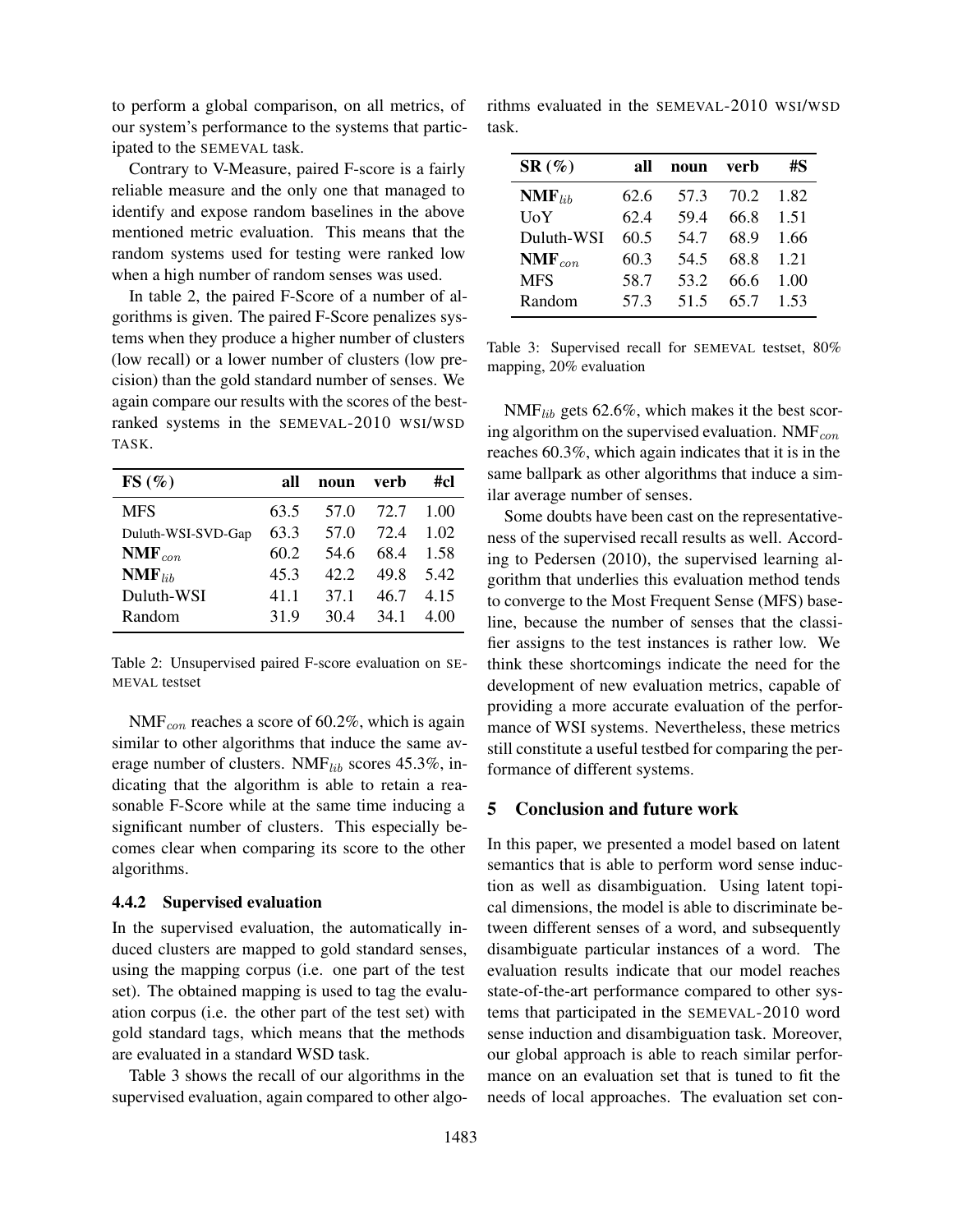tains an enormous amount of contexts for only a small number of target words, favouring methods that induce senses on a per-word basis. A global approach like ours is likely to induce a more balanced sense inventory using an unbiased corpus, and is likely to outperform local methods when such an unbiased corpus is used as input. We therefore think that the global, unified approach to word sense induction and disambiguation presented here provides a genuine and powerful solution to the problem at hand.

We conclude with some issues for future work. First of all, we would like to evaluate the approach presented here using a more balanced and unbiased corpus, and compare its performance on such a corpus to local approaches. Secondly, we would also like to include grammatical dependency information in the disambiguation step of the algorithm. For now, the disambiguation step only uses a word's context words; enriching the feature set with dependency information is likely to improve the performance of the disambiguation.

# Acknowledgments

This work is supported by the Scribo project, funded by the French 'pôle de compétitivité' System@tic, and by the French national grant EDyLex (ANR-09- CORD-008).

# References

- Eneko Agirre and Aitor Soroa. 2007. SemEval-2007 Task 02: Evaluating word sense induction and discrimination systems. In *Proceedings of the fourth International Workshop on Semantic Evaluations (SemEval), ACL*, pages 7–12, Prague, Czech Republic.
- Eneko Agirre, David Martínez, Ojer López de Lacalle, and Aitor Soroa. 2006. Two graph-based algorithms for state-of-the-art WSD. In *Proceedings of the Conference on Empirical Methods in Natural Language Processing (EMNLP-06)*, pages 585–593, Sydney, Australia.
- Marianna Apidianaki and Tim Van de Cruys. 2011. A Quantitative Evaluation of Global Word Sense Induction. In *Proceedings of the 12th International Conference on Intelligent Text Processing and Computational Linguistics (CICLing), published in Springer Lecture Notes in Computer Science (LNCS)*, volume 6608, pages 253–264, Tokyo, Japan.
- Javier Artiles, Enrique Amigó, and Julio Gonzalo. 2009. The role of named entities in web people search. In *Proceedings of the Conference on Empirical Methods in Natural Language Processing (EMNLP-09)*, pages 534–542, Singapore.
- Stefan Bordag. 2006. Word sense induction: Tripletbased clustering and automatic evaluation. In *Proceedings of the 11th Conference of the European Chapter of the Association for Computational Linguistics (EACL-06)*, pages 137–144, Trento, Italy.
- Zellig S. Harris. 1954. Distributional structure. *Word*, 10(23):146–162.
- Eduard Hovy, Mitchell Marcus, Martha Palmer, Lance Ramshaw, and Ralph Weischedel. 2006. Ontonotes: the 90% solution. In *Proceedings of the Human Language Technology / North American Association of Computational Linguistics conference (HLT-NAACL-06)*, pages 57–60, New York, NY.
- Nancy Ide and Yorick Wilks. 2007. Making Sense About Sense. In Eneko Agirre and Philip Edmonds, editors, *Word Sense Disambiguation, Algorithms and Applications*, pages 47–73. Springer.
- Thomas Landauer and Susan Dumais. 1997. A solution to Plato's problem: The Latent Semantic Analysis theory of the acquisition, induction, and representation of knowledge. *Psychology Review*, 104:211–240.
- Thomas Landauer, Peter Foltz, and Darrell Laham. 1998. An Introduction to Latent Semantic Analysis. *Discourse Processes*, 25:295–284.
- Daniel D. Lee and H. Sebastian Seung. 2000. Algorithms for non-negative matrix factorization. In *Advances in Neural Information Processing Systems*, volume 13, pages 556–562.
- Dekang Lin. 1998. Automatic Retrieval and Clustering of Similar Words. In *Proceedings of the 36th Annual Meeting of the Association for Computational Linguistics and 17th International Conference on Computational Linguistics (COLING-ACL98)*, volume 2, pages 768–774, Montreal, Quebec, Canada.
- Suresh Manandhar, Ioannis P. Klapaftis, Dmitriy Dligach, and Sameer S. Pradhan. 2010. SemEval-2010 Task 14: Word Sense Induction & Disambiguation. In *Proceedings of the fifth International Workshop on Semantic Evaluation (SemEval), ACL-10*, pages 63–68, Uppsala, Sweden.
- Roberto Navigli. 2009. Word Sense Disambiguation: a Survey. *ACM Computing Surveys*, 41(2):1–69.
- Joakim Nivre, Johan Hall, and Jens Nilsson. 2006. Maltparser: A data-driven parser-generator for dependency parsing. In *Proceedings of the fifth International Conference on Language Resources and Evaluation (LREC-06)*, pages 2216–2219, Genoa, Italy.